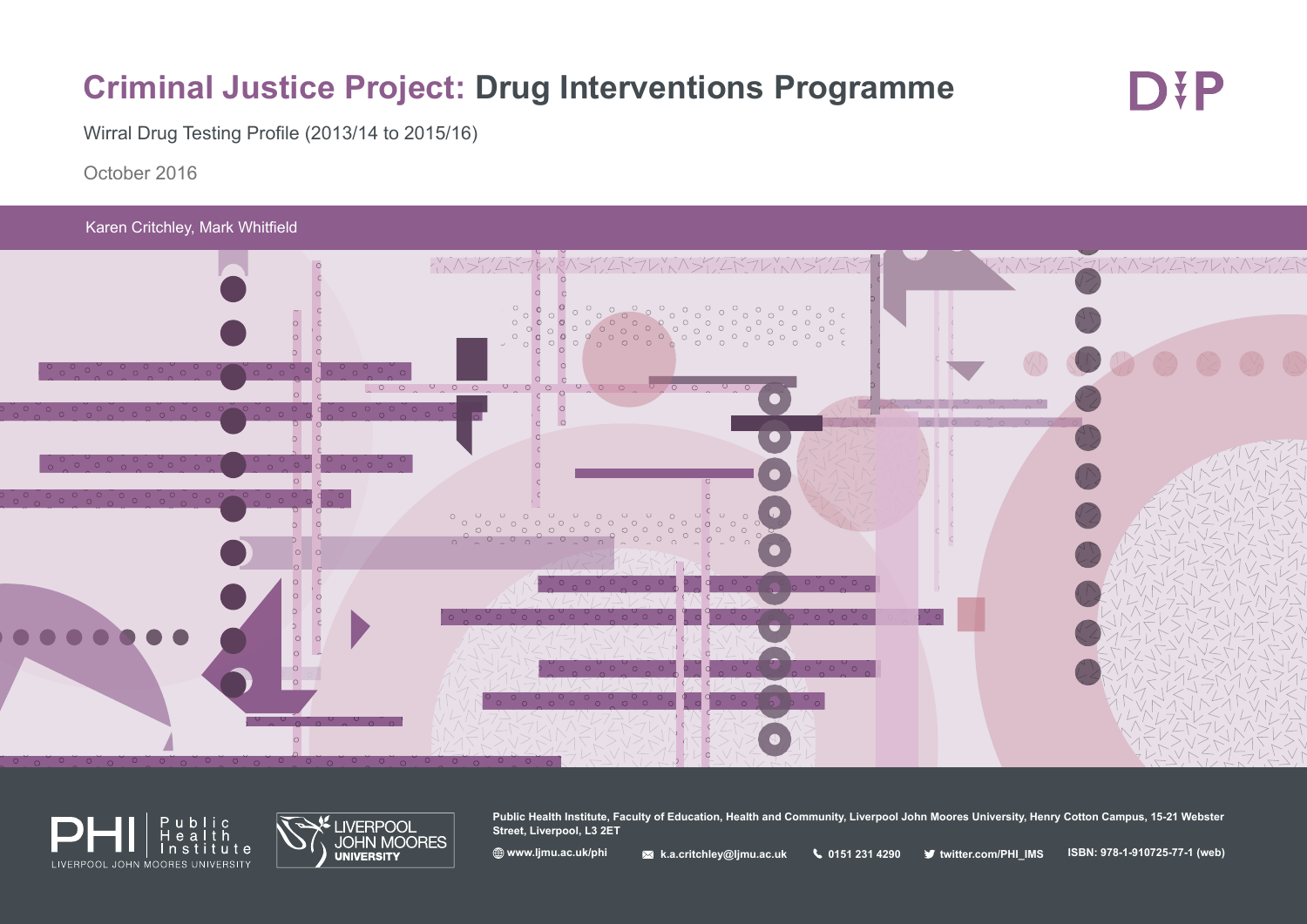## **Key findings**

- Of the 27,138 attempted drug tests across Merseyside between April 2013 and March 2016, just under one in five (19%) were conducted at Wirral custody suite (n=5,238).
- The number of attempted drug tests in Wirral reduced by 68% over the three-year period, with the greatest reduction between 2014/15 and 2015/16 (63% decrease).
- The positive drug test rate increased year on year. In 2015/16, the rate was 64% which is above the figure for tests across Merseyside (60%).
- Two-thirds (66%) of positive tests were for some form of opiate metabolites (49% for both cocaine and opiates; 17% for opiates only), while the remaining positive tests were for cocaine only (34%).
- Almost half (48%) of offences recorded at the time of the drug test were theft, followed by 18% Misuse of Drugs Act (MDA) offences.
- The majority (84%) of arrestees in Wirral were male.
- Those aged between 35 and 39 years accounted for the largest proportion of positive tests (20%), followed by arrestees aged between 40 and 44 years (19%).
- The majority (97%) were White European.
- Over six in ten (63%) were resident in Wirral, followed by over three in ten (31%) resident in Liverpool.
- There were 91 arrestees of the 2015 Wirral cohort who were arrested and tested more than once at a custody suite in Merseyside, representing just over two in five (41%) of the cohort.

## **Introduction**

In Wirral, the Drug Interventions Programme (DIP) process begins with the police arresting and drug testing potential drug using offenders. If offenders test positive for Class A drugs (opiates only, cocaine only or both [cocaine and opiates]), they are served with a Required Assessment (RA) by the police. This a compulsory legal sanction for the individual to attend up to two appointments (initial/follow-up RA) with a drugs worker. During these assessments the drugs worker will assess the individual's drug and offending behaviour and, if necessary, encourage them to engage with drug treatment services (Home Office, 2010). Failure by the individual to attend the assessment(s) would results in additional breach charges being brought against them. For this reason, the police play a very important role in the early stages of this process.

Until mid-2015, Test on Arrest in Merseyside occurred when an adult was arrested for a trigger offence (offences that have a clear link to substance misuse; generally involving stealing, theft, fraud or drug) or an offence where a custody Inspector suspects specified Class A drug use was a causal or contributory factor. After a successful pilot in Wirral early in 2015, Merseyside Police rolled out a targeted drug testing approach in its custody suites, with this system fully implemented by August 2015. The targeted testing approach involves a set list of questions around drug use that should be considered before a decision is made on whether the arrestee is drug tested. The main aim of targeted testing is to reduce the number of negative drug tests carried out in the custody suite setting while ensuring drug using offenders continue to be tested and referred to drug treatment services through the RA process.

This Drug Testing Profile for Wirral presents drug testing data between April 2013 and March 2016, with an emphasis on the most recent financial year (2015/16). This profile will contextualise Merseyside Police drug testing data by providing numbers and trends of drug using offenders identified through this route into the DIP system and a demographic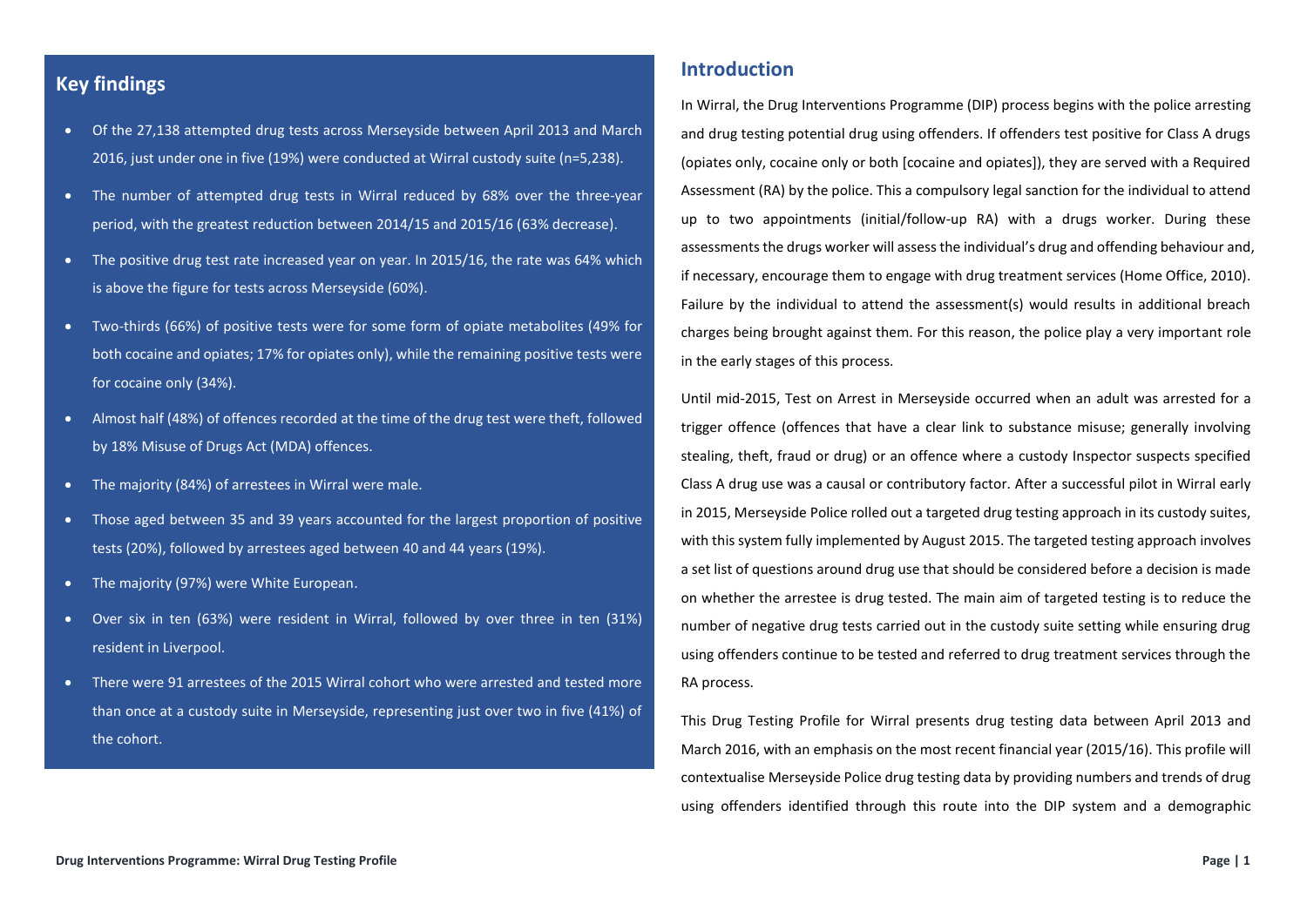overview of the individuals. As the profile will look at three years of data, we will be able to examine the impact, if any, targeted testing has had. This profile also provides recommendations for local government and commissioners and service providers in terms of the efficient use of resources and effective services locally and across Merseyside.

## **Drug tests across Wirral**

There is one custody suite in Wirral, which participated in the aforementioned targeted testing pilot between January and March 2015, before its rollout across Merseyside later in the year. Wirral custody suite was closed for part of May, all of June and part of July 2015. During this time individuals were drug tested at other custody suites across Merseyside.

Between April 2013 and March 2016, there were a total of 27,138 attempted drug tests in Merseyside, of which just under two in five (19%) were conducted at Wirral's custody suite (n=5,238; Table 1). The number of attempted drug tests reduced by 68% between 2013/14 and 2015/16. Notably, the number of attempted tests in 2015/16 reduced by over threefifths (63%) when compared to the previous year, which is likely as a result of the implementation of targeted testing.

#### **Table 1: Number of attempted drug tests in Merseyside by custody suite and year (2013/14-2015/16)**

| <b>Custody suite</b>    | 2013/14 | 2014/15 | 2015/16 | <b>Total</b> |
|-------------------------|---------|---------|---------|--------------|
| <b>Belle Vale</b>       | 1,042   | 194     | 25      | 1,261        |
| Copy Lane               | 1,853   | 2,080   | 859     | 4,792        |
| <b>St Anne's Street</b> | 3,747   | 2.781   | 1,831   | 8,359        |
| Southport               | 317     | 17      | 14      | 348          |
| <b>St Helens</b>        | 1,941   | 1,375   | 1,082   | 4,398        |
| Wavertree               | 627     | 1,641   | 474     | 2,742        |
| Wirral                  | 2,403   | 2,064   | 771     | 5,238        |
| <b>Total</b>            | 11,930  | 10,152  | 5,056   | 27,138       |

Figure 1 compares the number of attempted drug tests in Wirral with Liverpool, Sefton and St Helens (there are no custody suites in Knowsley). The number of tests in Wirral dropped in January 2015 when targeted testing was introduced in its suite, with the lowest numbers of tests in May 2015 (n=18), June 2015 (n=0) and July 2015 (n=18), when the suite was (partially) closed. The number of tests conducted in Liverpool between May and July 2015 increased which indicates this is where arrestees were taken to during the closure of Wirral's custody suite. Excluding when the suite was closed, the number of attempted tests was lowest in January and March 2016 (n=66 each).

#### **Figure 1: Number of attempted drug tests by area and month/year (2013/14-2015/16)**

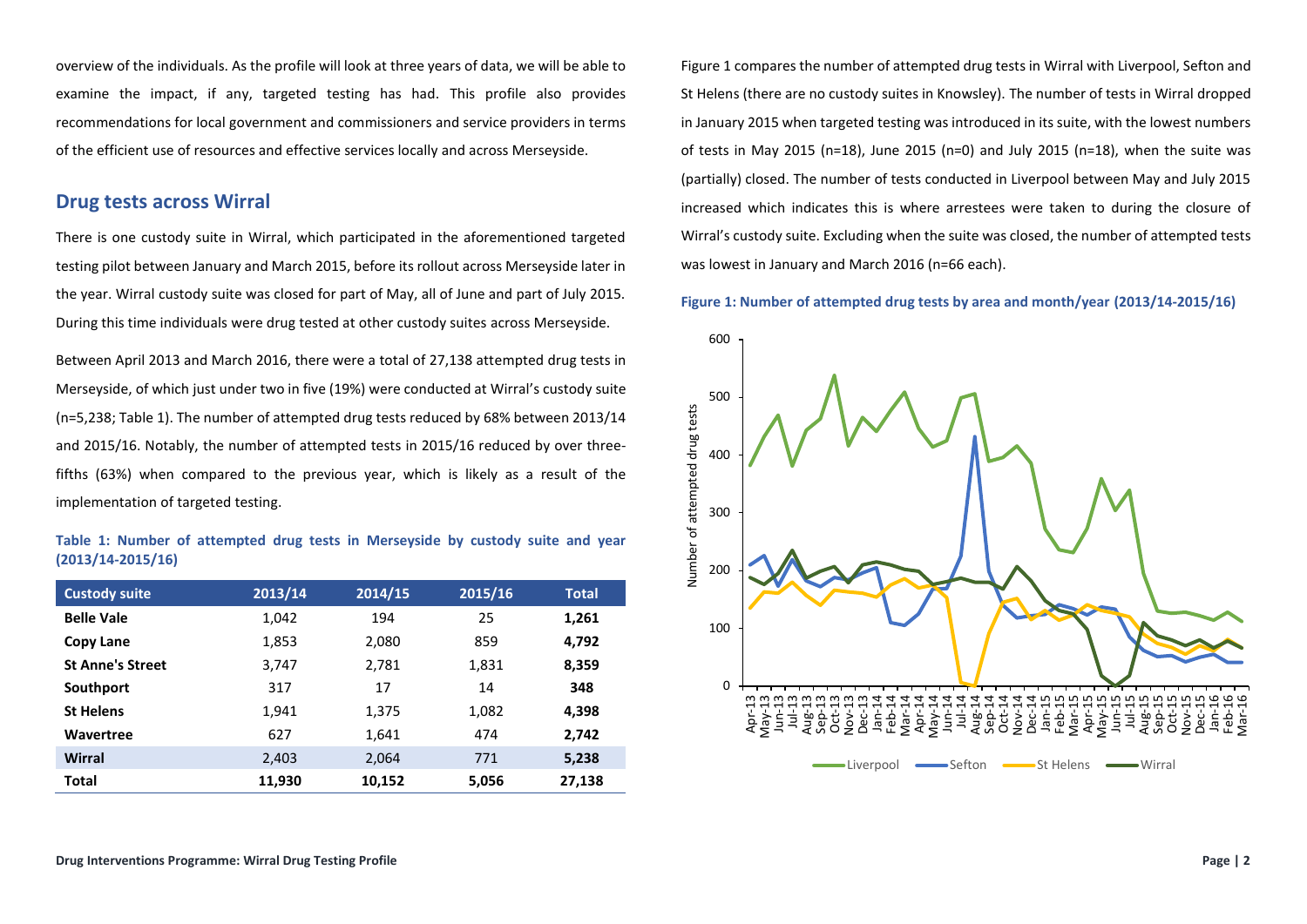The positive drug test rate (the number of individuals testing positive  $\div$  the number of individuals successfully tested) for those tested in Wirral increased year on year, particularly following the implementation of targeted testing in its custody suite (Figure 2). Wirral's figures follow similar patterns to the figures for Merseyside overall.





*\* Wirral custody suite was closed for the whole of June 2015.*

## **Drug testing activity in Wirral**

Figure 3 shows the drug testing activity for those arrested and drug tested in Wirral between April 2015 and March 2016. Of the 639 individuals successfully tested in 2015/16, 411 individuals tested positive; this equates to a positive drug test rate of 64%, which is above the figure for all those arrested and tested across Merseyside (60%).

Two-thirds (66%) of positive tests were for some form of opiate metabolites (49% for both cocaine and opiates; 17% for opiates only), while the remaining positive tests were for cocaine only (34%). In comparison to all positive tests across Merseyside, Wirral had more positive tests for opiate metabolites (Merseyside=58%) and less for cocaine only (Merseyside=42%).

**Figure 3: Drug testing activity in Wirral (2015/16)^**



*^ Numbers of individuals at each level are presented in brackets.*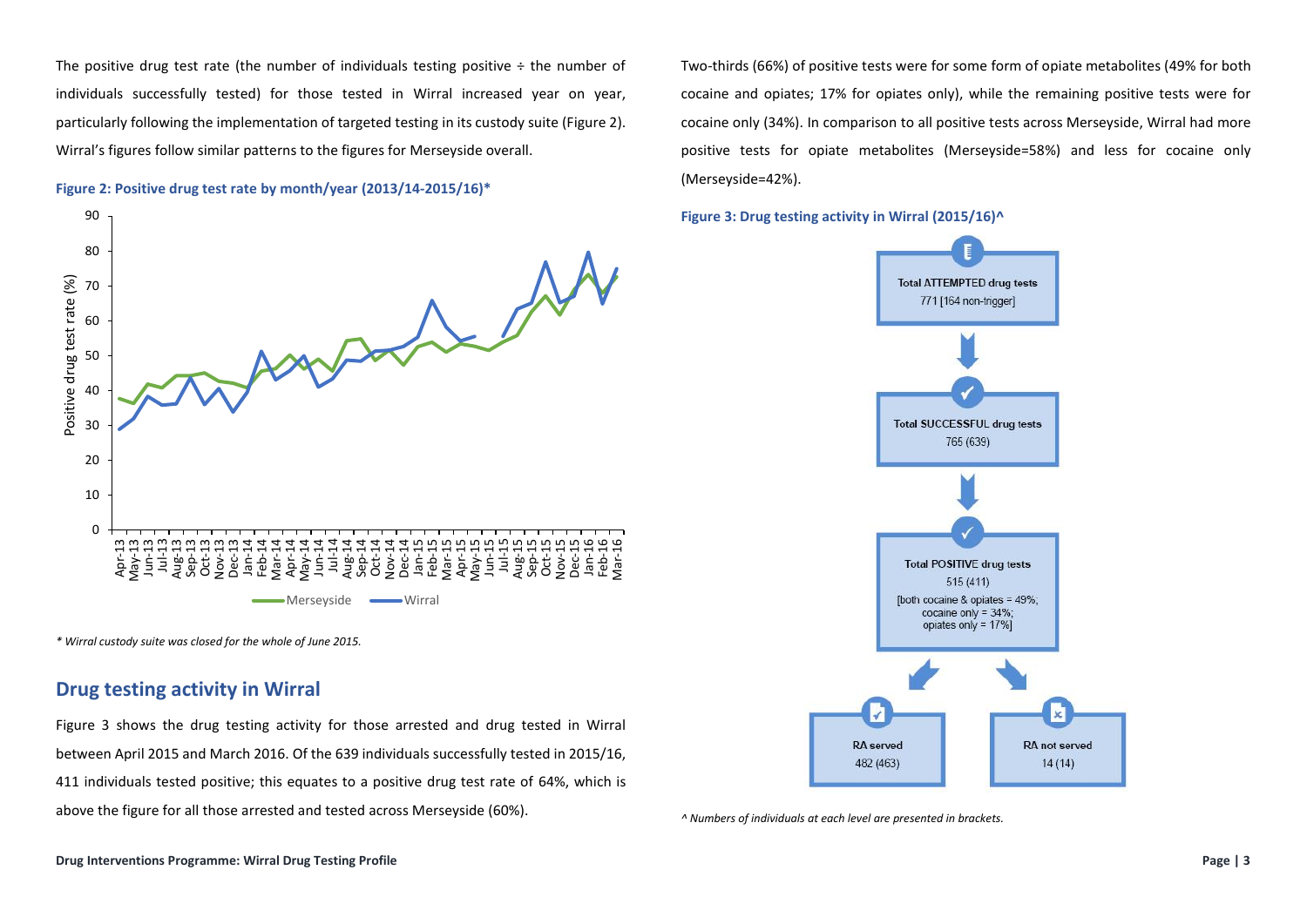Police drug testing data capture the offences recorded at the time of the drug test. Theft accounted for just under half (48%) of offences reported by Wirral custody suite for those testing positive between April 2015 and March 2016, followed by just under one in five (18%) Misuse of Drugs Act (MDA) offences (Figure 4). In comparison, data for all positive drug tests across Merseyside in 2015/16 reported 43% theft and 24% MDA offences.

**Figure 4: Positive drug tests in Wirral by offence recorded at time of test (2015/16)**



## **Demographics**

**Drug Interventions Programme: Wirral Drug Testing Profile Page | 4** Table 2 presents the age group and gender of those testing positive in Wirral custody suite in 2015/16. The majority (84%) were male, similar to the overall Merseyside figure (83%). Arrestees in Wirral aged between 35 and 39 years accounted for one in five (20%) positive

tests in 2015/16, followed by those aged between 40 and 44 years (19%), similar to proportions for all positive tests across Merseyside.

#### **Table 2: Positive drug tests in Wirral by age group and gender (2015/16)**

| Age group    |          | <b>Females</b> |     | <b>Males</b> |     | <b>Total</b> |
|--------------|----------|----------------|-----|--------------|-----|--------------|
| 18-24        | $\Omega$ | 0%             | 59  | 14%          | 59  | 11%          |
| 25-29        | 11       | 13%            | 65  | 15%          | 76  | 15%          |
| 30-34        | 11       | 13%            | 56  | 13%          | 67  | 13%          |
| 35-39        | 25       | 30%            | 77  | 18%          | 102 | 20%          |
| 40-44        | 13       | 15%            | 85  | 20%          | 98  | 19%          |
| 45-49        | 19       | 23%            | 54  | 13%          | 73  | 14%          |
| $50+$        | 5        | 6%             | 35  | 8%           | 40  | 8%           |
| <b>Total</b> | 84       | 100%           | 431 | 100%         | 515 | 100%         |

The majority (97%) of those arrested and testing positive in Wirral between April 2015 and March 2016 were White European.

Where recorded, just over three in five (63%) of those tested in Wirral were resident in Wirral, followed by just over three in ten (31%) resident in Liverpool.

## **Re-presentation**

Table 3 shows arrestees who have tested positive between January and March 2015 in Wirral custody suite. It reports the frequency of their re-presentation and subsequent testing in the year following their initial positive test across Merseyside.

There were 91 arrestees of the 2015 Wirral cohort who were arrested and tested more than once at a custody suite in Merseyside, representing just over two in five (41%) of the cohort.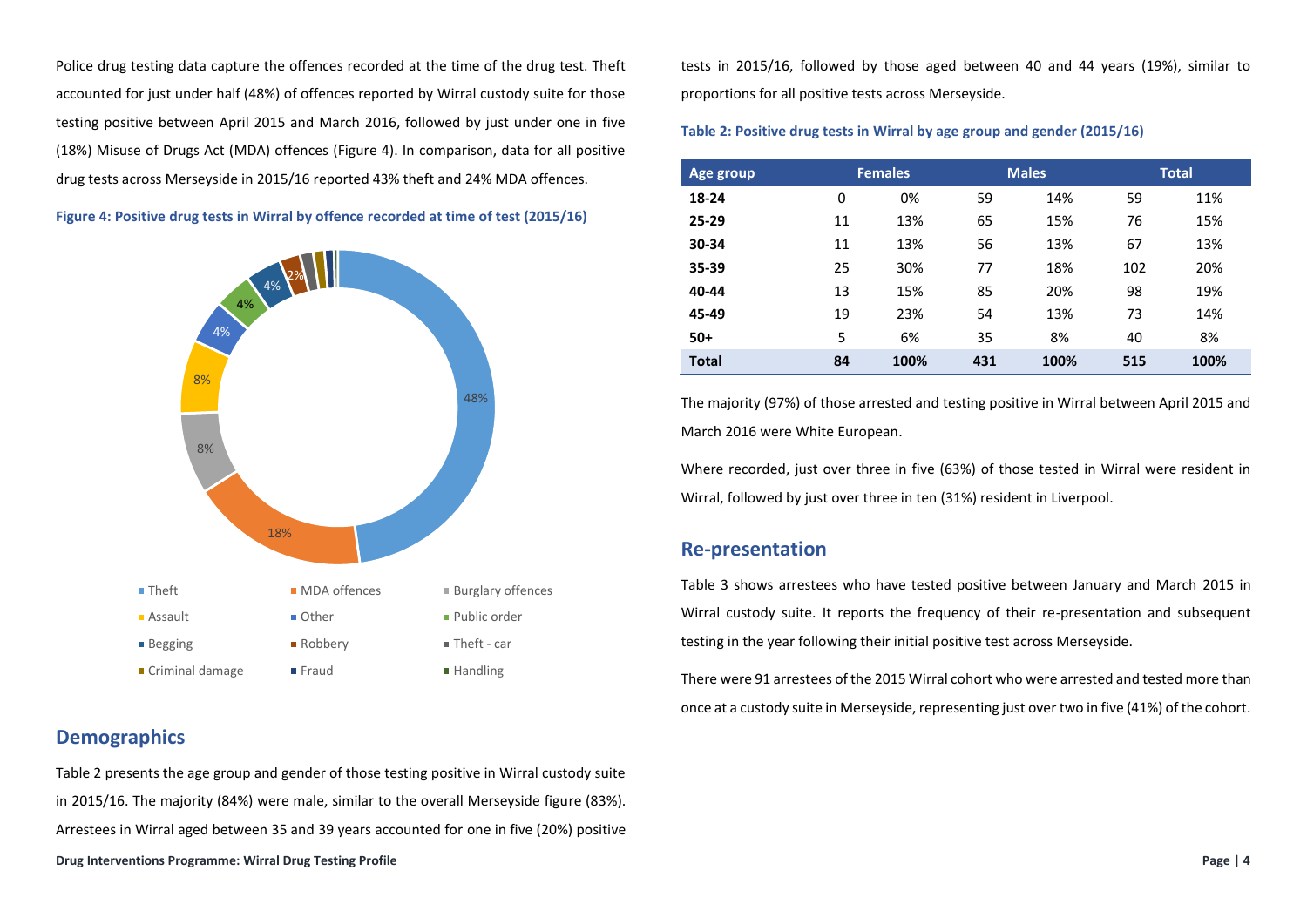#### **Table 3: Re-presentation of clients testing positive (end March 2016)**

| <b>Number of arrest occasions</b> | $\mathsf{n}$ | %     |
|-----------------------------------|--------------|-------|
| One                               | 131          | 59%   |
| Two                               | 50           | 23%   |
| <b>Three</b>                      | 17           | 8%    |
| Four                              | 10           | 5%    |
| <b>Five</b>                       | 4            | 2%    |
| Six                               | 5            | 2%    |
| Eight                             | 3            | 1%    |
| <b>Nine</b>                       | 2            | 1%    |
| Clients presenting more than once | 91           | 41.0% |

The rate of re-presentation across the other Merseyside areas are calculated using a different method to Wirral. When looking at Wirral's re-presentation using the same processes used in the other areas, there were 113 arrestees who tested positive in Wirral's custody suite between April 2015 and March 2016 that subsequently re-presented and were tested again at a Merseyside custody suite during the time period. This represents 27.5% of the total individuals testing positive in 2015/16 and is somewhat higher than the overall Merseyside re-presentation rate (20.4%).

### **Summary**

- In Wirral and across Merseyside overall, the number of attempted drug tests has decreased, particularly between 2014/15 and 2015/16, which is likely as a result of targeted testing.
- The positive drug test rate has increased year on year in Wirral and across Merseyside overall, particularly following the implementation of targeted testing.
- Across Merseyside, slightly more tested positive for opiate metabolites than cocaine only. In Wirral, there was a higher proportion testing positive for opiate metabolites compared to other areas and Merseyside overall.
- In Wirral and across Merseyside overall, theft accounted for the largest proportion of offences, followed by MDA offences.
- In general, the demographic profile of those arrested and drug tested across Merseyside was male, aged between 25 and 44 years with similar proportions across these age groups, of White European ethnicity and residents of Liverpool. Wirral had a slightly higher proportion of arrestees aged between 35 and 44 years, over three-fifths were residents of Wirral and three in ten were residents of Liverpool.
- The rate of re-presentation of clients through the drug testing process across Merseyside is variable (Knowsley = 15.4%; Liverpool = 26.2%; Sefton = 23.2%; St Helens = 26.1%; Wirral = 27.5%).

## **Recommendations**

- The drug testing process is the main criminal justice route whereby drug using offenders are identified and assessed for treatment. Local police drug testing data are not available through other reporting mechanisms; therefore this resource should be utilised by the police, drug treatment agencies and local commissioners regularly.
- All partners in the DIP process should utilise available data which allow to look at trends over time; for example, total attempted drug tests and positive drug test rates. This information will enable stakeholders to observe any changes and/or trends within their local area and across Merseyside, as well as investigating the reasons for these trends. This should then help to evidence any process changes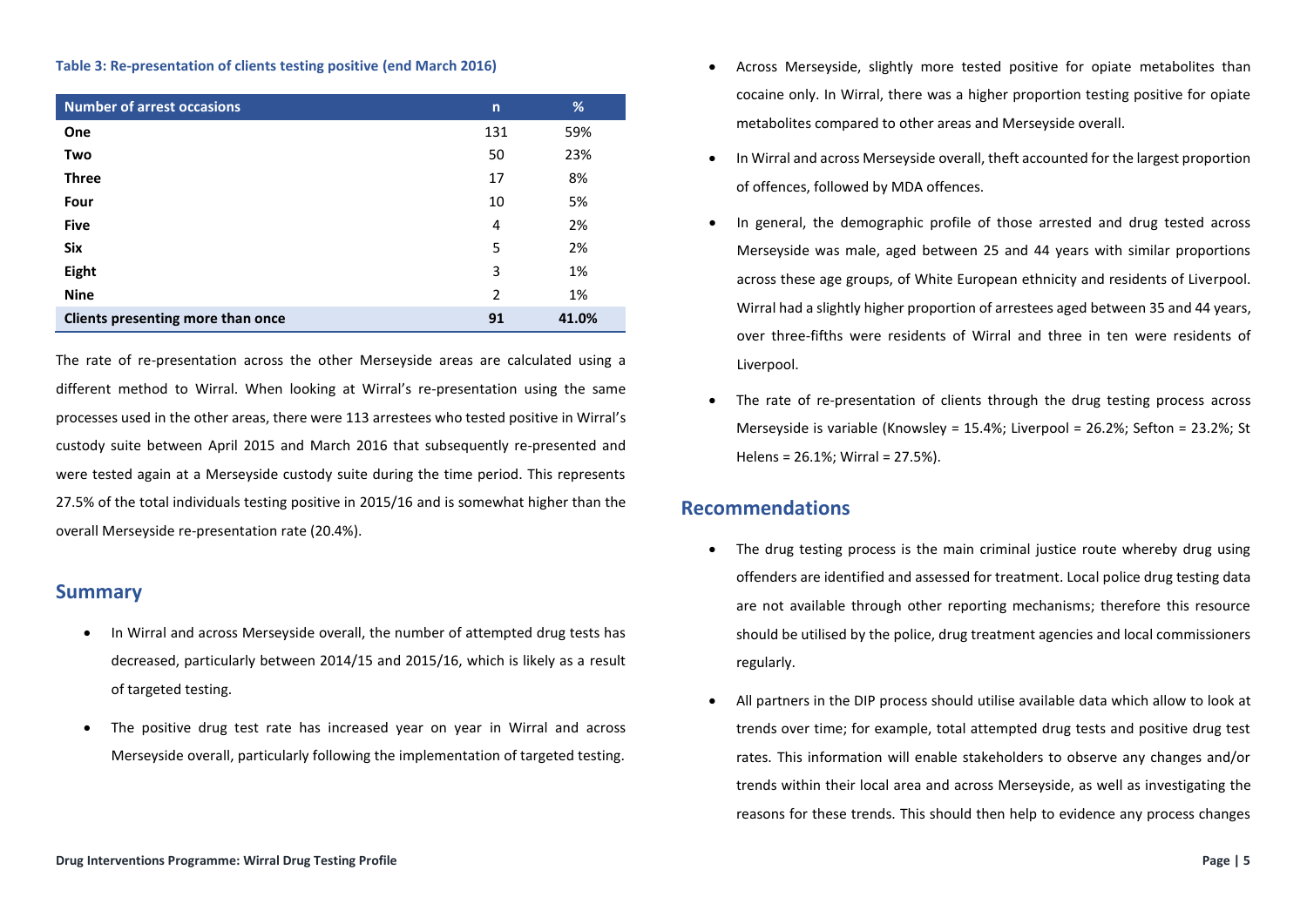that may be needed, in addition to highlighting potential gaps or barriers which may affect these clients from engaging with treatment services.

- The number of attempted drug tests has decreased and the positive drug test rate has increased, which is likely due to the implementation of targeted testing. Targeted testing aimed to reduce the number of negative tests; therefore as this profile shows, it has been successful with what it set out to achieve. However, we need to ensure drug using offenders continue to be tested and are not being missed through the targeted testing method, as feedback from some drug treatment agencies suggest. Similarly, where re-presentation has reduced in Merseyside, care should be taken with figures as this is likely due to the reduction in the number of those being tested.
- The police drug testing dataset enables client profiling; including drug use, offending behaviour, gender, age, ethnicity and residency. This information is key to knowing likely presenters through drug testing and DIP and can impact on the resources and services required to cater for the needs of these individuals in an efficient manner in the custody suite, drug treatment service and/or local community. With resources and budgets constantly under scrutiny, it is vital that this information is used to ensure these individuals have a successful drug treatment experience. Furthermore, the dataset needs to be monitored in order to identify any changes in client profiling; for example, a previous drug testing report identified those aged between 18 and 24 years more likely to be arrested and drug tested (Collins et al., 2015), though in 2015/16 there were higher proportions among arrestees aged between 25 and 44 years.
- It is imperative that there are effective and prompt communication channels between the police in the custody suites, the local drug treatment agency and all other relevant drug treatment agencies across Merseyside. Although organisational operations may differ considerably, an overarching aim of assisting

**Drug Interventions Programme: Wirral Drug Testing Profile Page | 6**

drug using offenders towards treatment should be shared by all involved with DIP and facilitated as much as possible. High levels of communication are particularly relevant when dealing with Knowsley residents, who do not have a local custody suite. Regular feedback of any issues arising need to be encouraged and addressed, as well as adequate training where and when required.

These recommendations are unlikely to be achieved without sustained working between all stakeholders; however their implementation would likely ensure drug using offenders are being referred to treatment services appropriately and have a successful and positive drug treatment experience.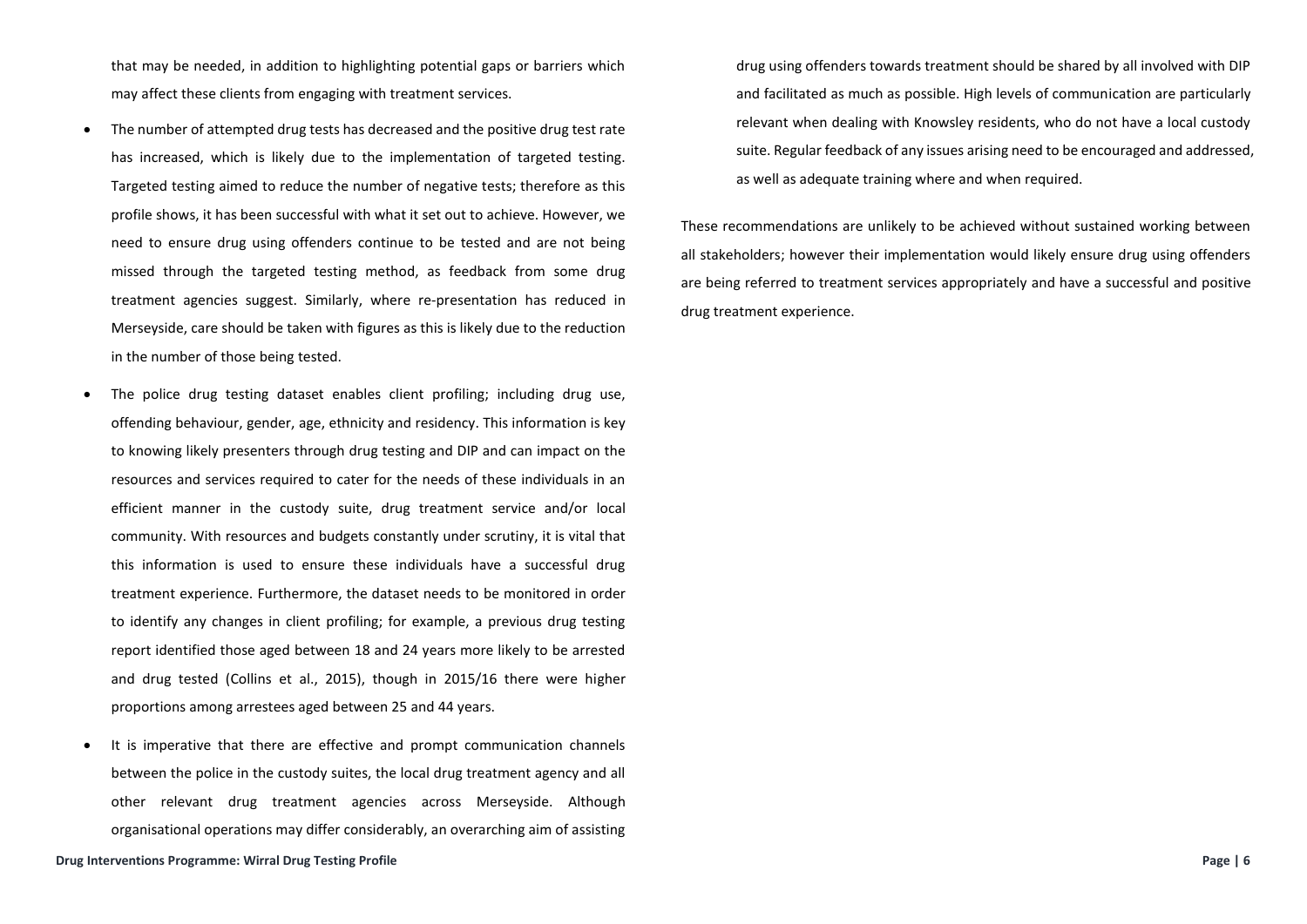# **References**

Collins, P. et al. (2015). *Merseyside Annual DIP Report: Drug Testing (2014/15)* [online]. Available at: [http://www.cph.org.uk/publication/merseyside-annual-dip-report-drug](http://www.cph.org.uk/publication/merseyside-annual-dip-report-drug-testing-april-2014-march-2015/)[testing-april-2014-march-2015/](http://www.cph.org.uk/publication/merseyside-annual-dip-report-drug-testing-april-2014-march-2015/) [Accessed 1<sup>st</sup> September, 2016].

Home Office (2010). *Operational Process Guidance for Implementation of Testing on Arrest, Required Assessment and Restriction on Bail* [online]. Available at: [https://www.gov.uk/government/uploads/system/uploads/attachment\\_data/file/97792/](https://www.gov.uk/government/uploads/system/uploads/attachment_data/file/97792/DTOA-Guidance.pdf) [DTOA-Guidance.pdf](https://www.gov.uk/government/uploads/system/uploads/attachment_data/file/97792/DTOA-Guidance.pdf) [Accessed 5th August, 2016].

## **Acknowledgements**

With special thanks to Merseyside Police for providing drug testing data and their ongoing support. Thank you also to the commissioners at Wirral Council and to Wirral Ways to Recovery. Finally, thank you to Jane Webster at the Public Health Insitute for her help in proof reading this profile and Becky Willner for providing the front cover.